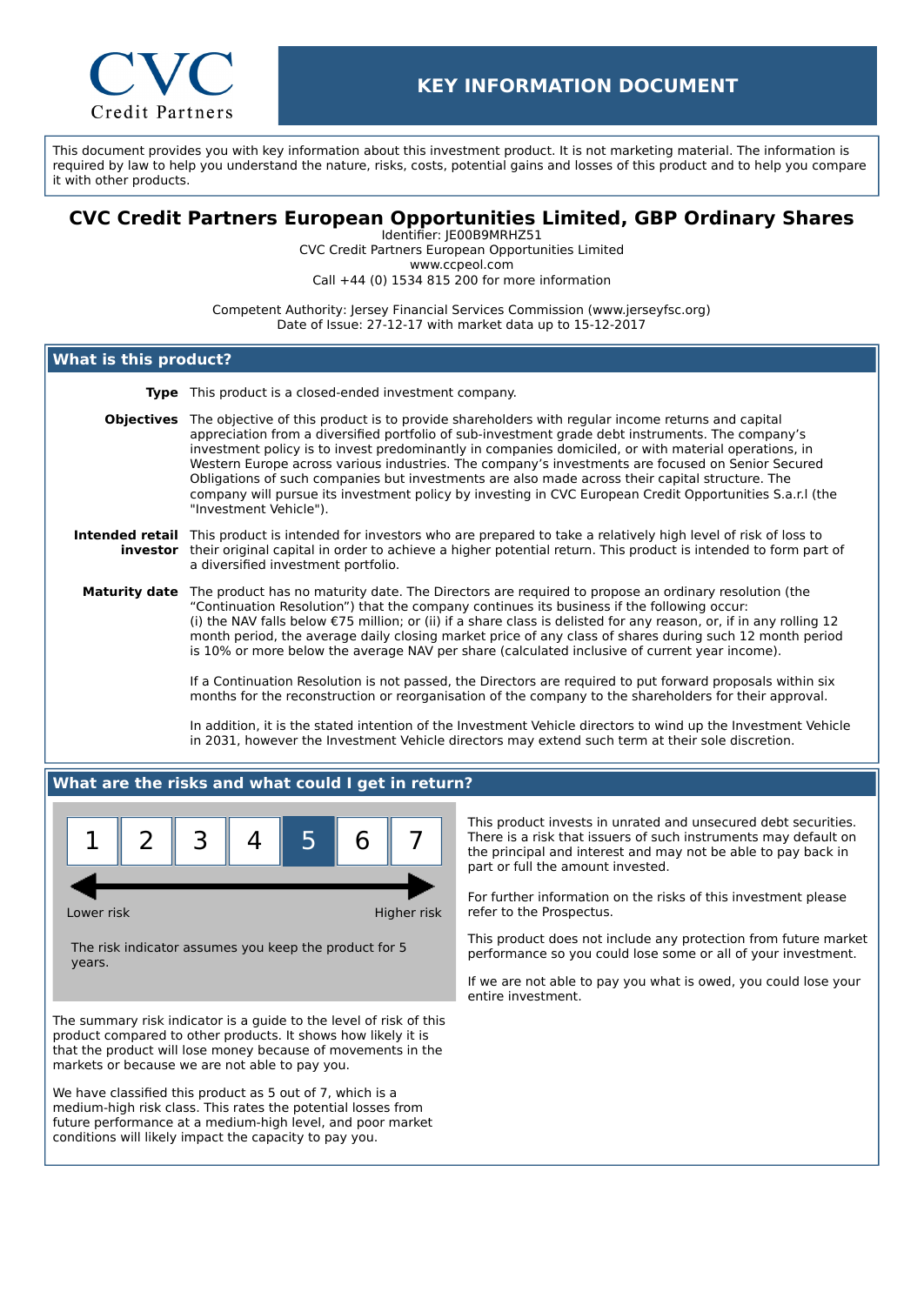| <b>Investment GBP 10 000</b> |                                     |               |                |                                            |  |  |
|------------------------------|-------------------------------------|---------------|----------------|--------------------------------------------|--|--|
| <b>Scenarios</b>             |                                     | 1 Year        | <b>3 Years</b> | 5 Years<br>(Recommended<br>Holding Period) |  |  |
| <b>Stress scenario</b>       | What you might get back after costs | 5 655.60      | 5885.78        | 4960.81                                    |  |  |
|                              | Average return each year            | -43.44%       | $-16.20\%$     | $-13.08\%$                                 |  |  |
| Unfavourable scenario        | What you might get back after costs | 9 0 5 8 . 2 2 | 9 0 9 6 .58    | 9474.65                                    |  |  |
|                              | Average return each year            | -9.42%        | $-3.11\%$      | $-1.07\%$                                  |  |  |
| Moderate scenario            | What you might get back after costs | 10 622.30     | 11 991.79      | 13 537.83                                  |  |  |
|                              | Average return each year            | 6.22%         | 6.24%          | 6.25%                                      |  |  |
| <b>Favourable scenario</b>   | What you might get back after costs | 12 462.27     | 15 815.83      | 19 352.51                                  |  |  |
|                              | Average return each year            | 24.62%        | 16.51%         | 14.12%                                     |  |  |

This table shows the money you could get back over the next 5 years, under different scenarios, assuming that you invest GBP 10 000.

The scenarios shown illustrate how your investment could perform. You can compare them with the scenarios of other products.

The scenarios presented are an estimate of future performance based on evidence from the past on how the value of this investment varies, and are not an exact indicator. What you get will vary depending on how the market performs and how long you keep the investment/product.

The stress scenario shows what you might get back in extreme market circumstances, and it does not take into account the situation where we are not able to pay you.

The figures shown include all the costs of the product itself, but may not include all the costs that you pay to your advisor or distributor. The figures do not take into account your personal tax situation, which may also affect how much you get back.

## **What happens if CVC Credit Partners European Opportunities Limited is unable to pay out?**

The company's shares are listed on the Premium segment of the London Stock Exchange's main market. Should the company be liquidated, the amount you receive for your holding will be based on the value of assets available for distribution after all other liabilities have been paid. Shareholders in this company do not have the right to make a claim to the Financial Services Compensation Scheme or any other compensation scheme in the event that the company is unable to pay out.

## **What are the costs?**

The Reduction in Yield (RIY) shows what impact the total costs you pay will have on the investment return you might get. The total costs take into account one-off, ongoing and incidental costs.

The amounts shown here are the cumulative costs of the product itself, for three different holding periods. They include potential early exit penalties. The figures assume you invest GBP 10 000. The figures are estimates and may change in the future.

#### **Costs over time**

The person selling you or advising you about this product may charge you other costs. If so, this person will provide you with information about these costs, and show you the impact that all costs will have on your investment over time.

The following costs are not included in the entry and exit fee calculation: broker commission, entry and exit charges paid to your fund manager, platform fees, mark ups, stamp duty, transaction tax and foreign exchange costs.